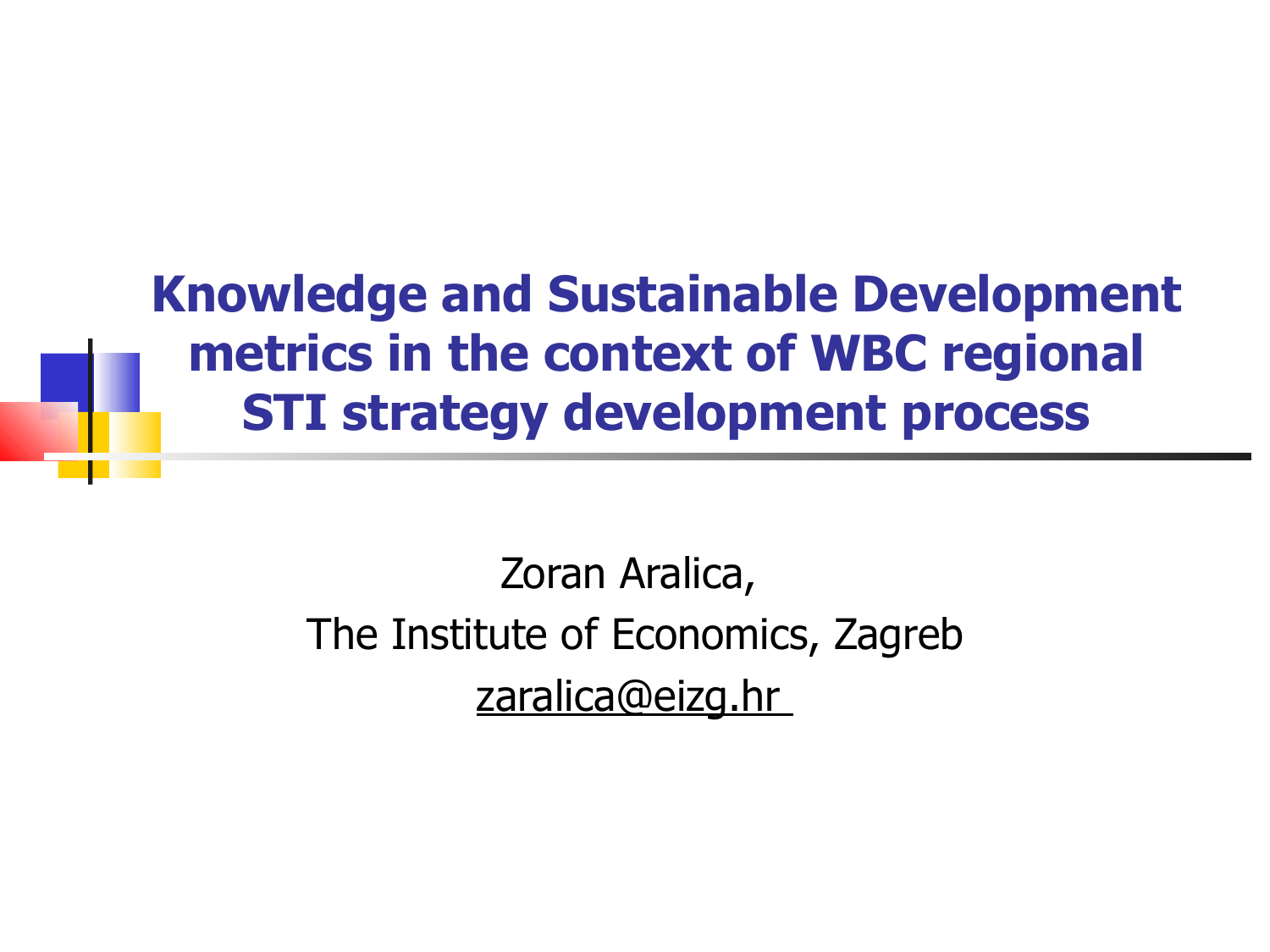

#### WB region performance affected by the global crisis;

- **Regional Strategy for Research and Development** for Innovation for the Western Balkans (RSRDfIfWB);
- **Metrics in the context of the RSRDfIfWB;**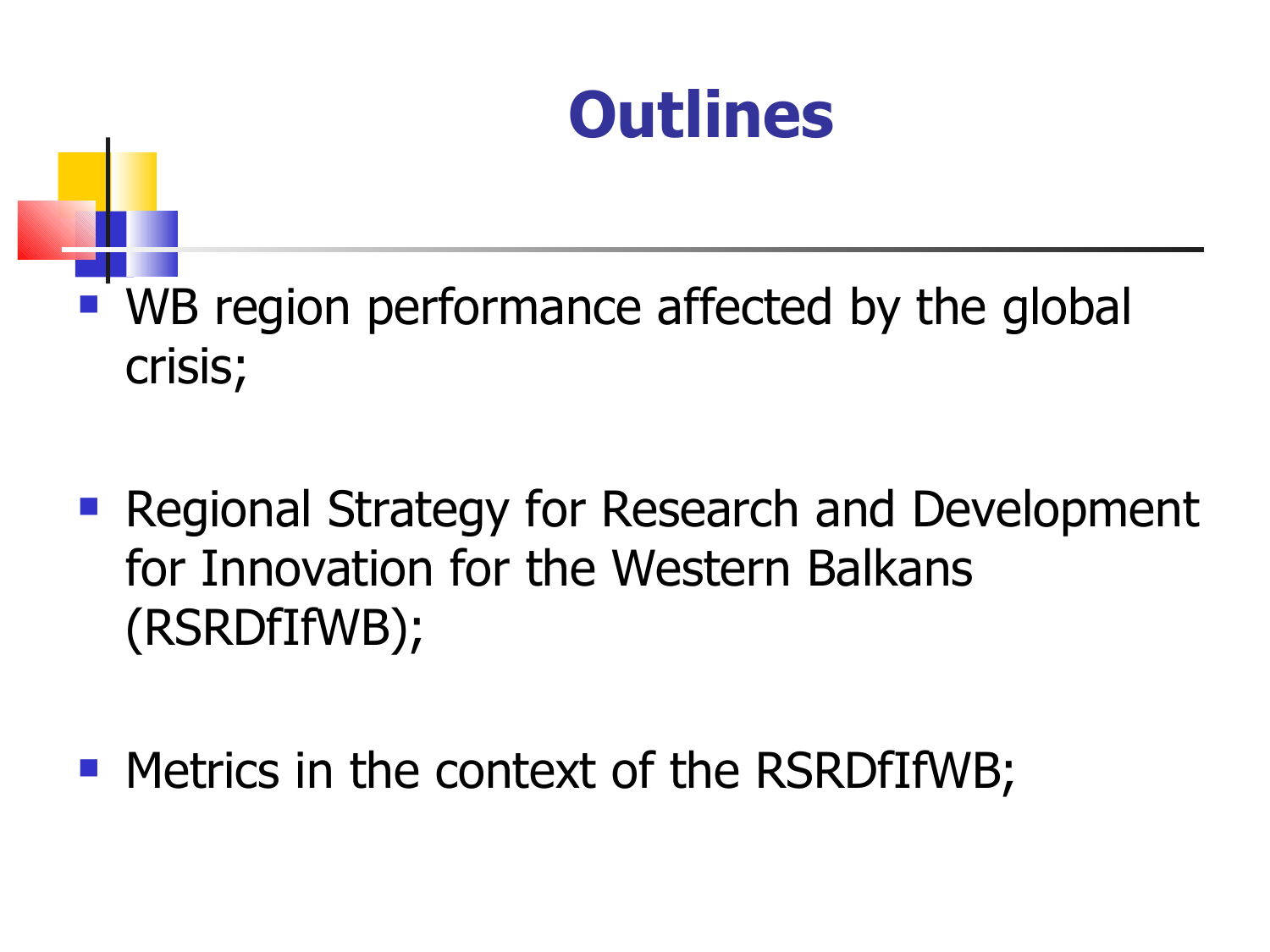#### **Science and research sector characteristics within the WB countries**

- Economic model a strong reliance on capital inflows and external knowledge from the EU countries;
- A six-fold difference among the WB countries in percapita income between the richest (Croatia) and poorest (Kosovo, UNMIK);
- **Low R&D demand, weak business R&D investments, low** level of inventive activities, brain drain as well as limitation utilization of ICT;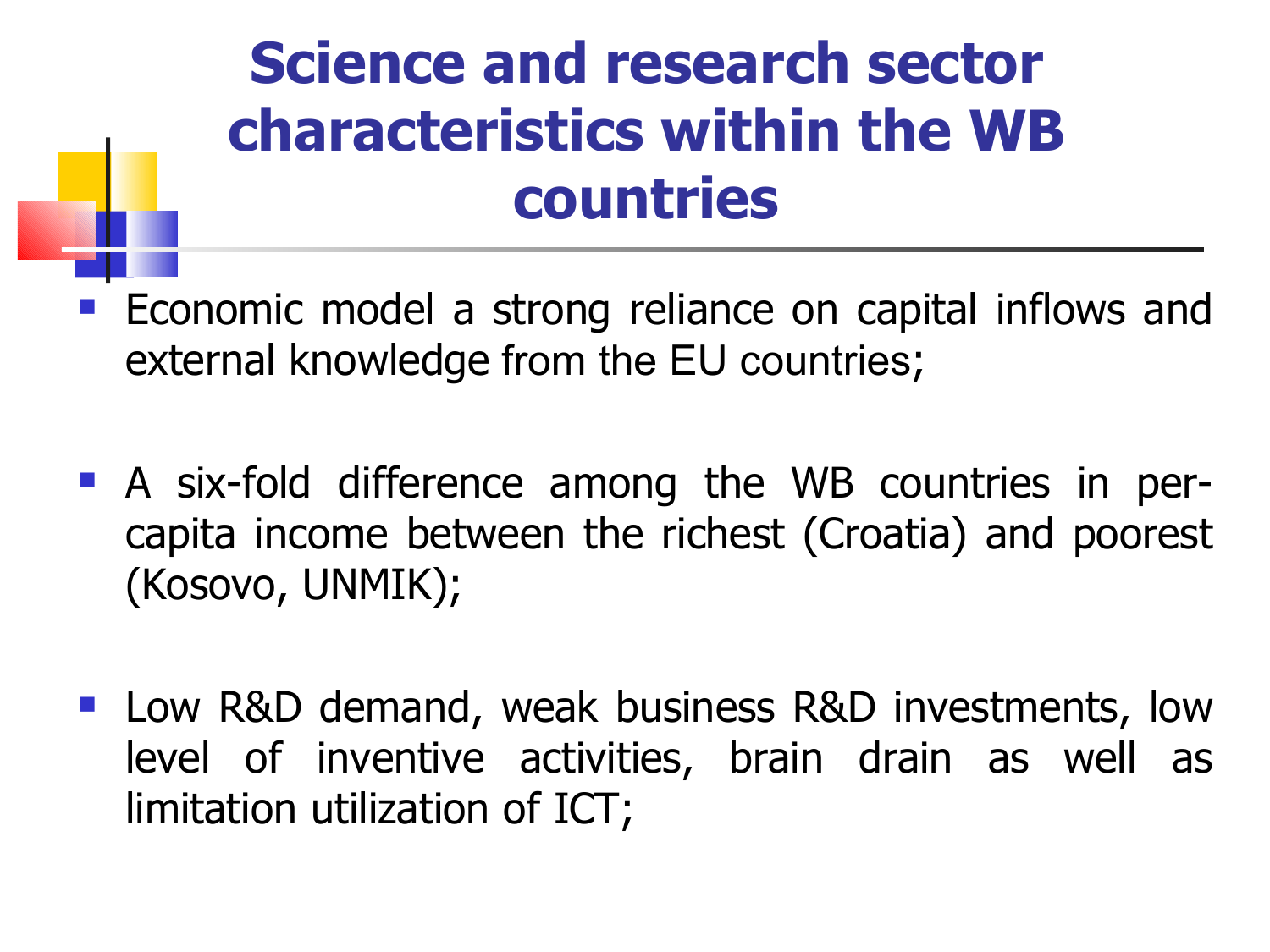## **WBC – the global crisis shapes innovation performance in the region**

#### First phase of the global crisis (cf. Bartlett, Monastiriotis, 2010):

 1) Contraction of their foreign trade mainly with European countries; 2) Decline of credit growth; 3) A rapid fall in inflow of FDI; 4) Decline in remittances from migrant workers for other WB countries except Croatia;

#### Second phase of the global crisis:

1) Functioning of institutions;

 2) Public investments into research and development, education, innovation under threat of their reduction;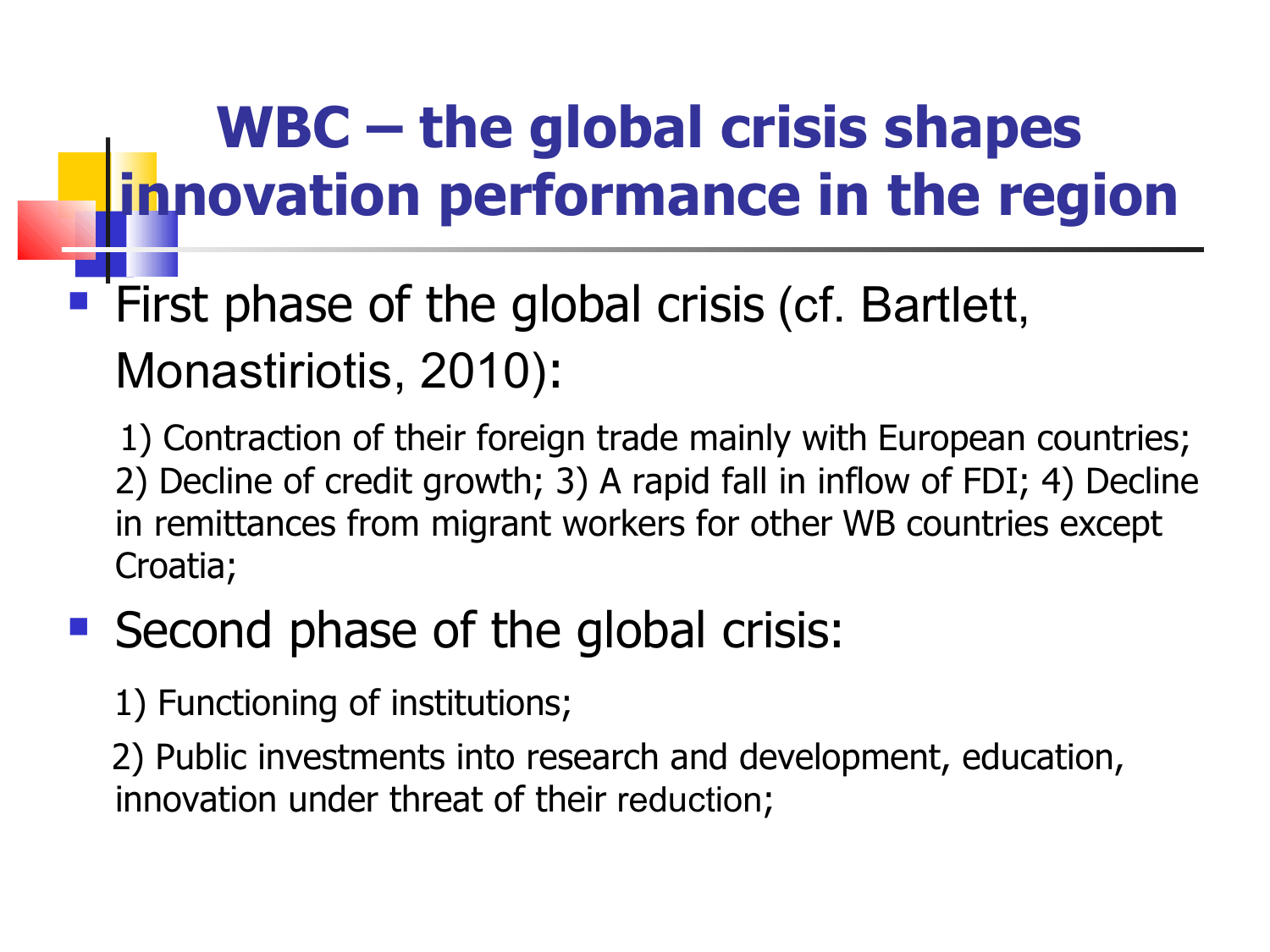#### **Next phase of the prosperity in the WB region, efficient use of materials energy as well as financial resources!**

- The national innovation system as a viable analytical tool in the field of economic policy;
- The potential areas for innovation development in the WB countries is the public sector;
- Regional cooperation mechanism for the promotion of excellent practice fostering human capacity on the national and regional level;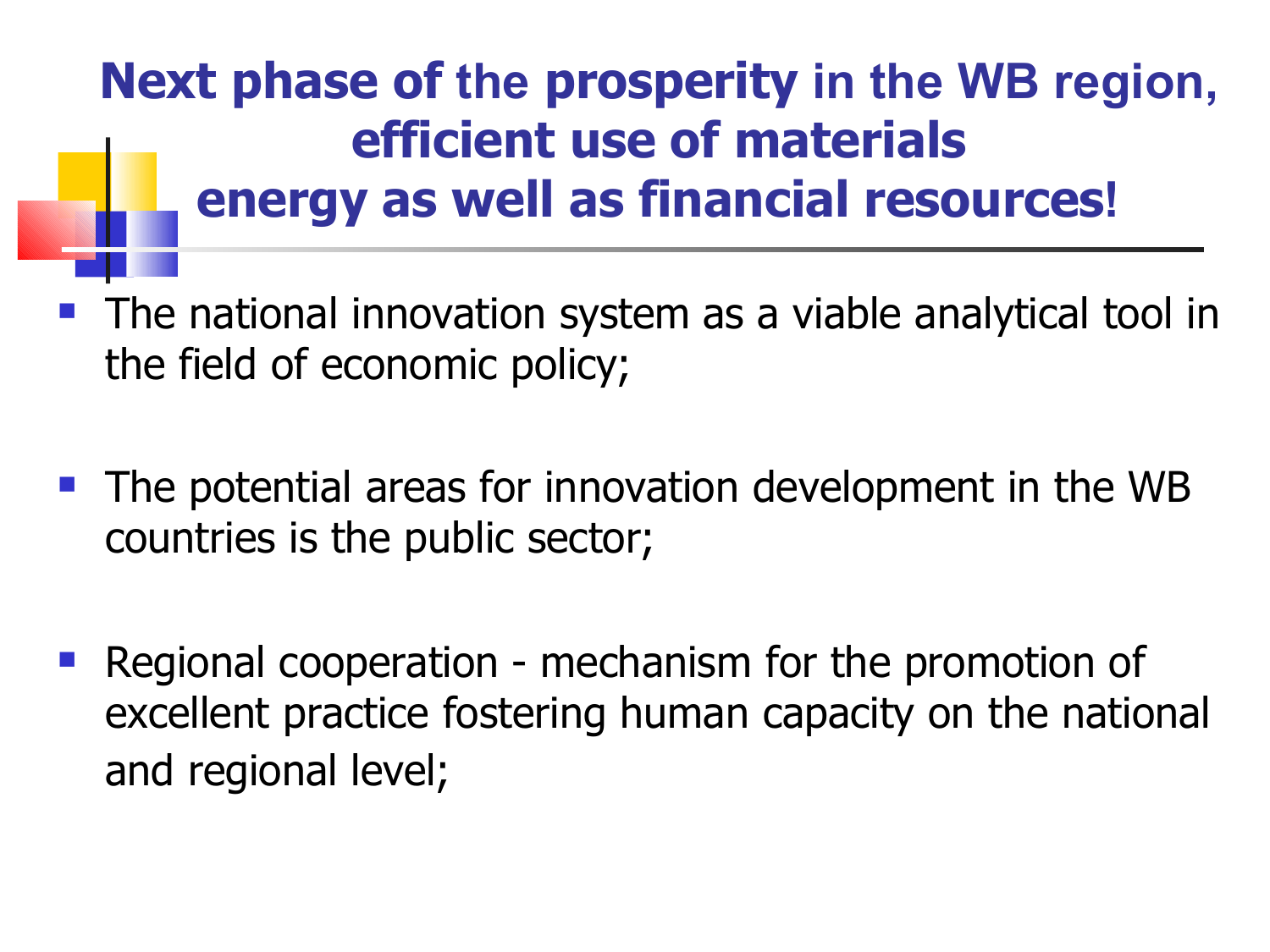# **IPA Multi-beneficiary Programme 2010**

- **Location:** Western Balkans: Albania, Bosnia and Herzegovina, Croatia, the former Yugoslav Republic of Macedonia, Montenegro, Serbia and Kosovo under UNSCR 1244/99.
- **Contracting Authority:** European Community represented by the Commission of the European Communities on behalf of th beneficiaries
- **Implementing Agency:** The World Bank
- **Beneficiaries:** Research Community in the Western Balkans, including education institutes, research centres, businesses as well as public authorities/ administrations dealing with Research and Development policies
- **Final date** for contracting: 30 November 2011
- **Indicative Project Duration:** 24 months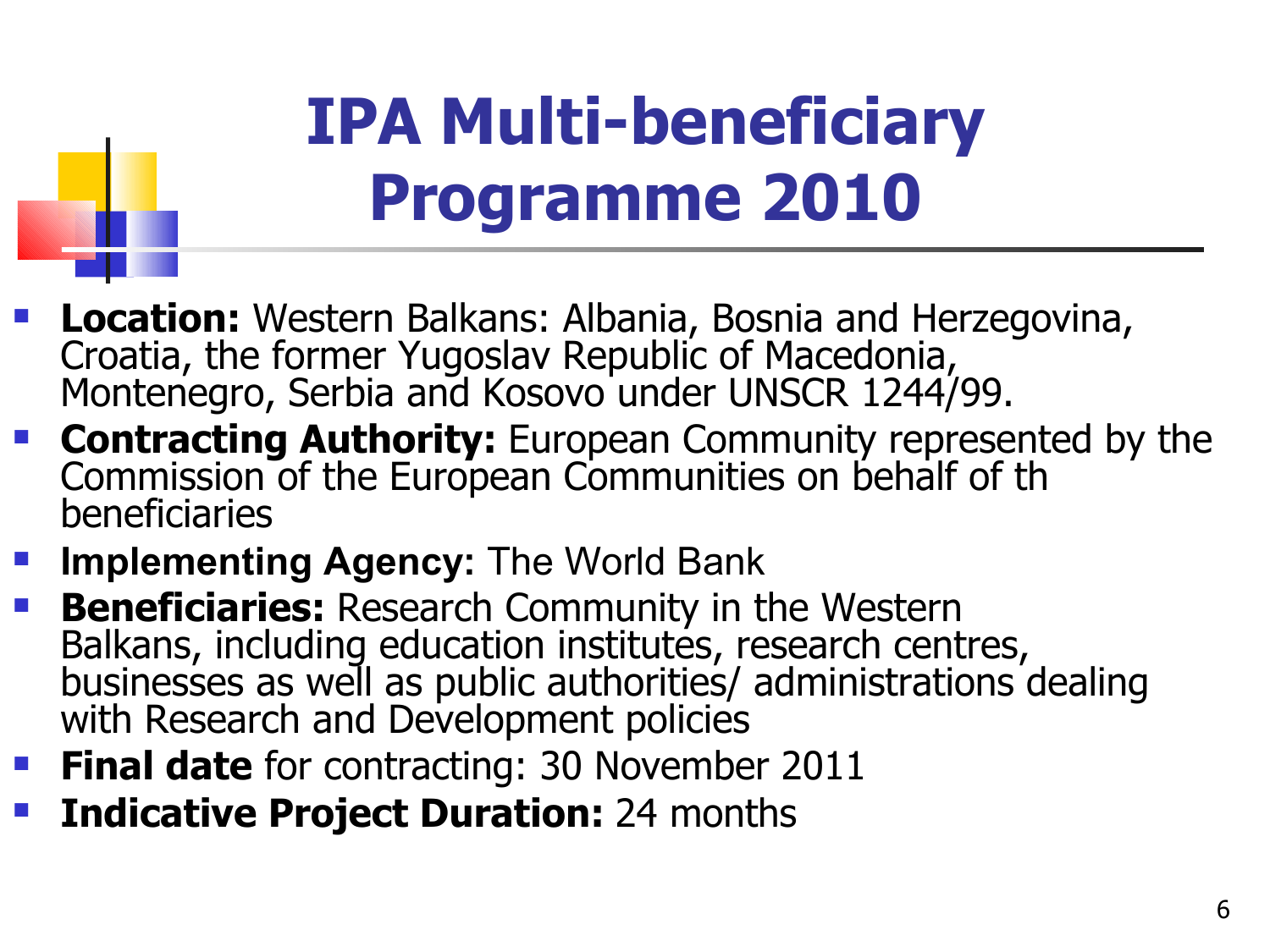**Regional Strategy for Research and Development for Innovation for the Western Balkans (RSRDfIfWB)**

**Constituting Phase: April 2009 - November 2011;**

 **Ministerial conference organized by the RCC and the Czech Republic Presidency of the Council of the EU** 

- **RCC hosted Follow-up Meeting to the Ministerial Conference;**
- **Preparatory Meeting for the Ministerial Conference on the Regional Strategy for Research and Development for Innovation for the Western Balkans (July 2011);**
- **Operational period: November 2011 - November 2013**
- **Completion: November 2013**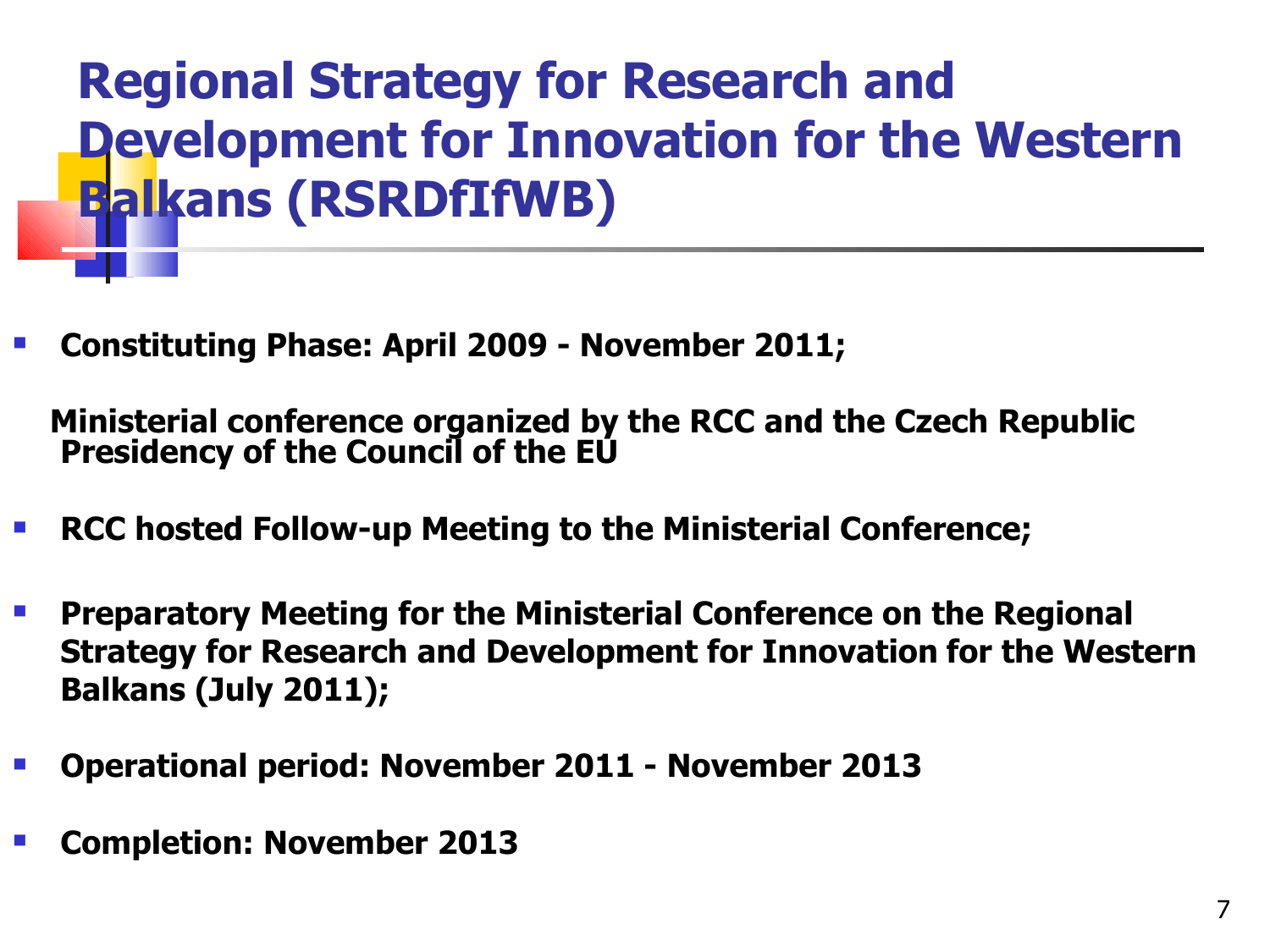**Overarching goal =Increasing the contribution of R&D to innovation, competitiveness and economic growth in the Western Balkans**.

- **Improving policy-making, implementation, monitoring, evaluation, and governance of national innovation systems;**
- **Strengthening the science-base**;
- **Accelerating commercialization and deepening collaboration with the business sector;**
- **Increasing business R&D and facilitating innovative startup companies**;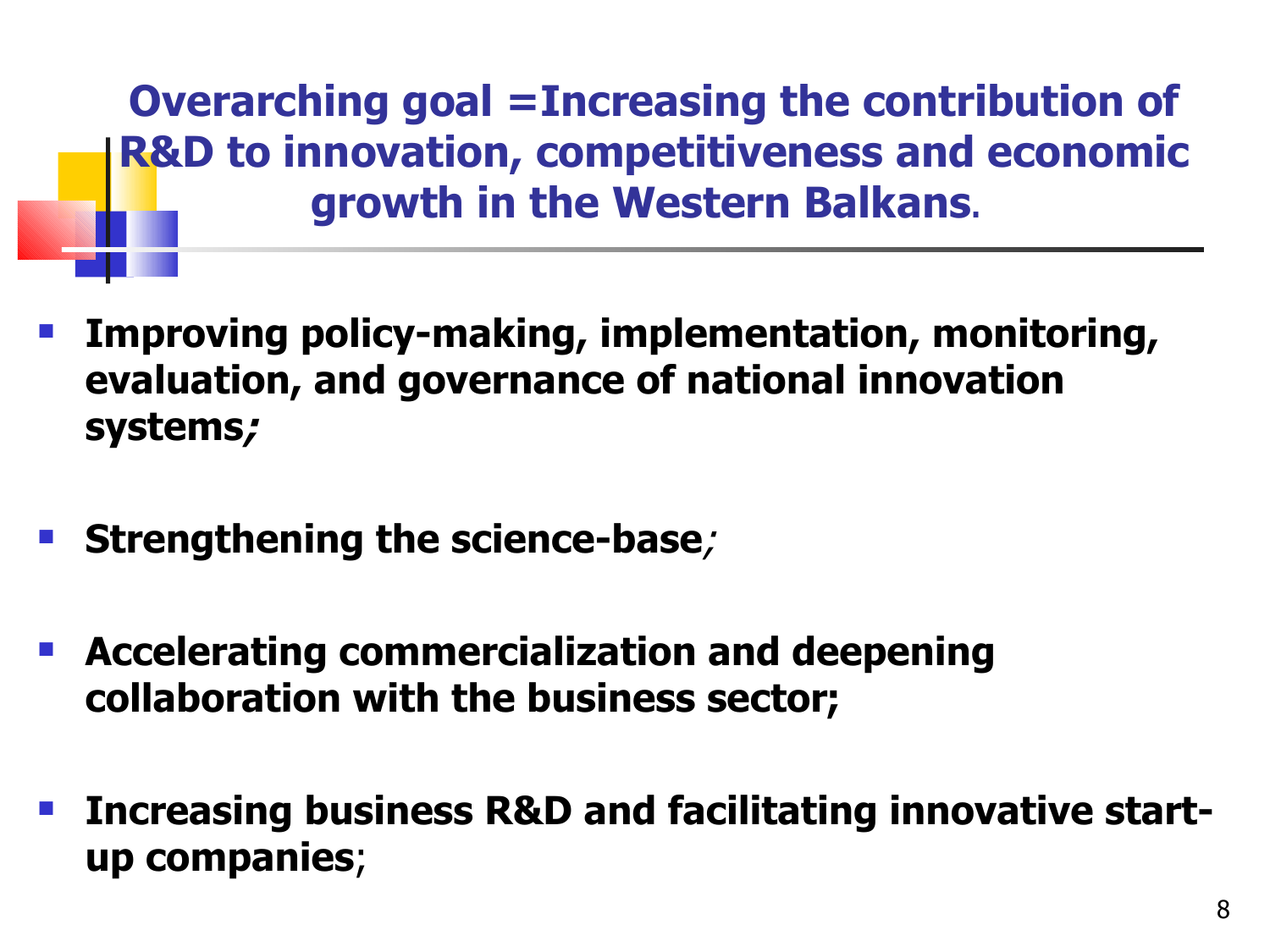## **Expected Results !**

- **Regional priorities in R&D** (i) policy of structural and institutional transformation of R&D systems outlined; (ii) prerequisites for development of cooperation of R&D, higher education and business sector defined; (iii) regional centers of excellence in R&D mapped;
- **Conditions for stronger relationship with the EU in the R&D area** identified, including: (i) measures to improve the absorption capacity of available European funds; and (ii) conditions for better integration in European Research Area;
- **Framework for monitoring and evaluation established:** (i) action plans defining further steps in strengthening cooperation at national and regional levels clearly set; and (ii) a system of monitoring of cooperation development and criteria of assessment of the results of cooperation outlined.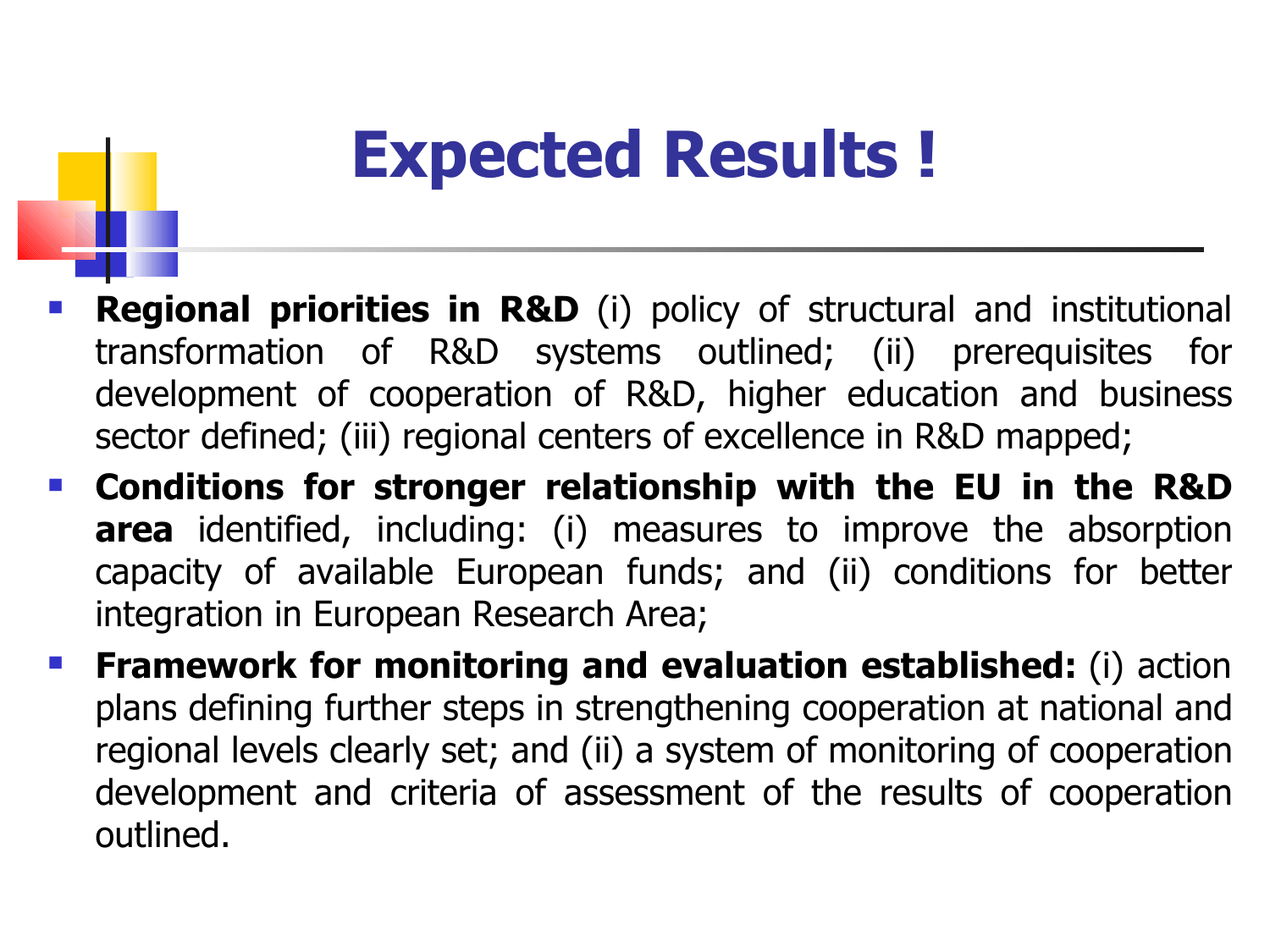## **Implementation of the project (November 2011-2013)**

**A first phase** = knowledge sharing among the beneficiary entities and preparation of the draft strategy and action plans (one year);

- **A second phase** = the consultation/dissemination of the draft strategy among the different stakeholders in the region and preparation of the final draft and action plans;
- **Country Briefings =** Analysis of human resources in R&D sectors; and the quality of the existing R&D and ICT infrastructure;
- **Reports on Best Practices;**
- **Reports** regarding **Western Balkan regional innovation and research**  policy challenges**;**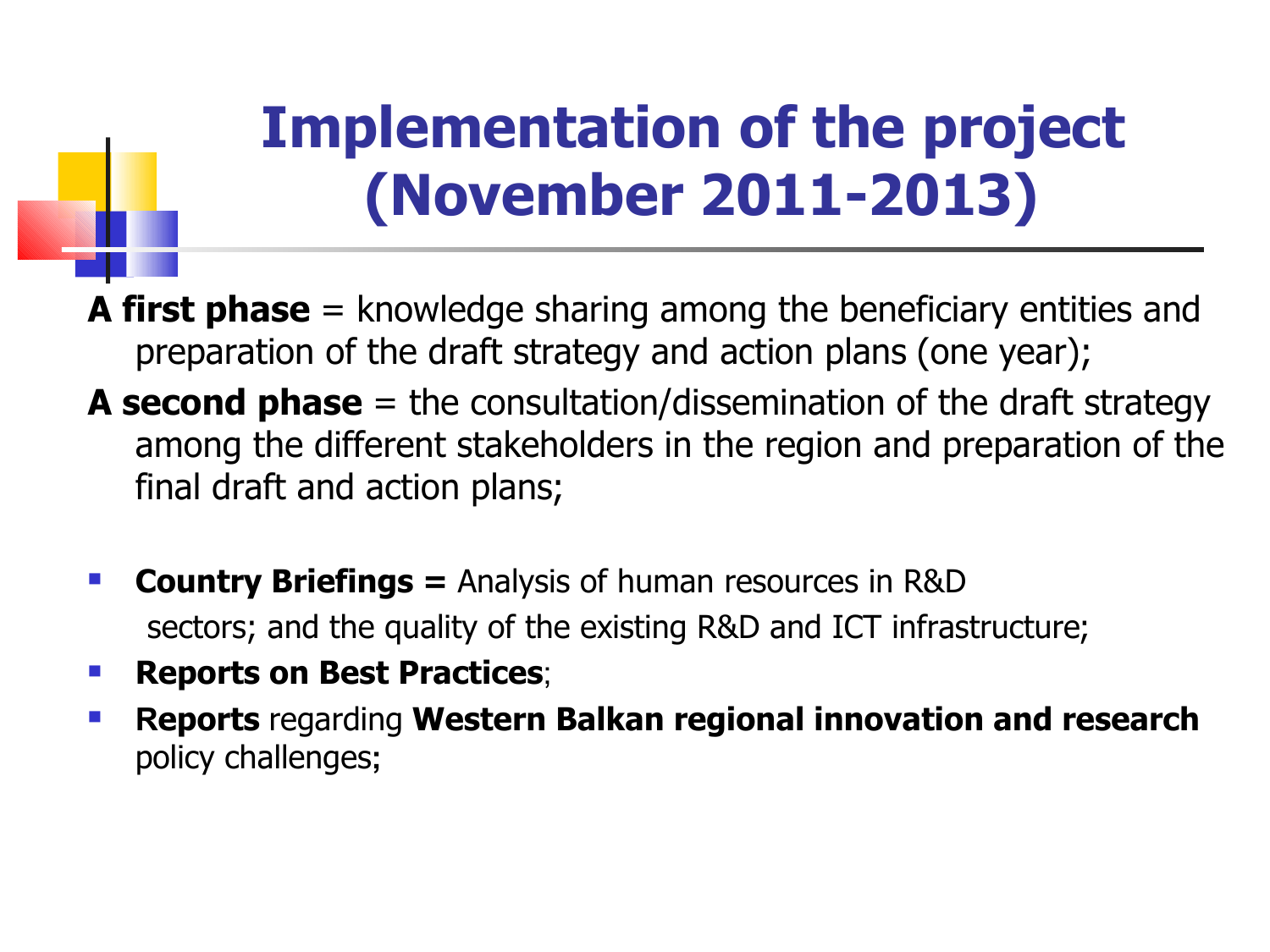# **The World Bank's new (old) ideas**

- **Budget allocation towards concrete socio economic objectives** (e.g. in Croatia ninety percent of the budget resources (89.88%) allocated in general expenses (CBS, 2011: 2);
- **Re-allocation of the budget funds towards applied research;**
- **Concentrating in fields related to the economic needs/potential of the region;**
- **Emphasis on global challenges (e.g Climate change);**
- **Foresight exercise;**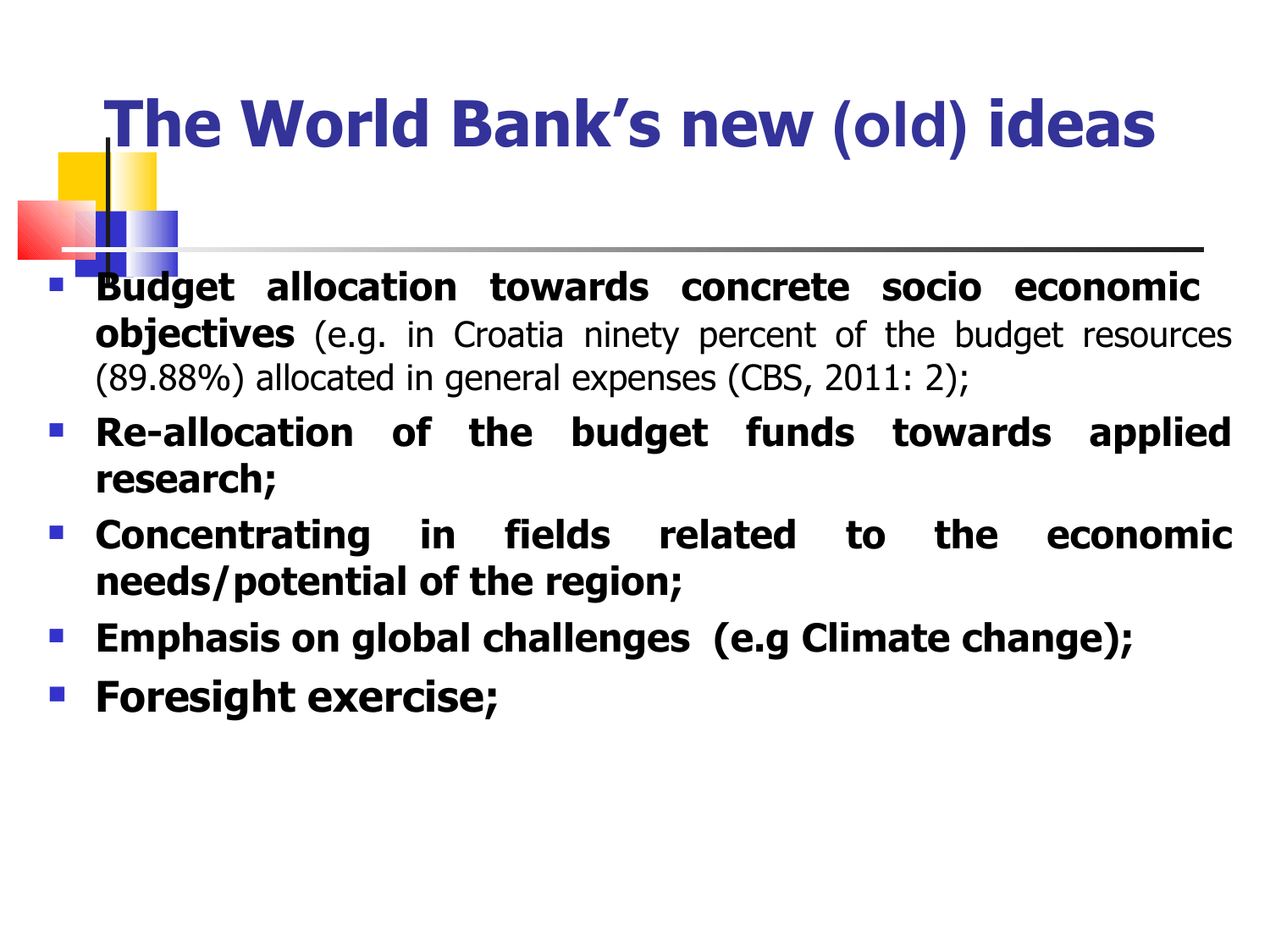# **Back to the Reality = Croatia's GERD**

**Gross expenditure on research and development (% GDP) during the period 2001-2009**



 **Source: EUROSTAT, authors′ calculationbased on the CBS (Croatia's value for the year 2001)**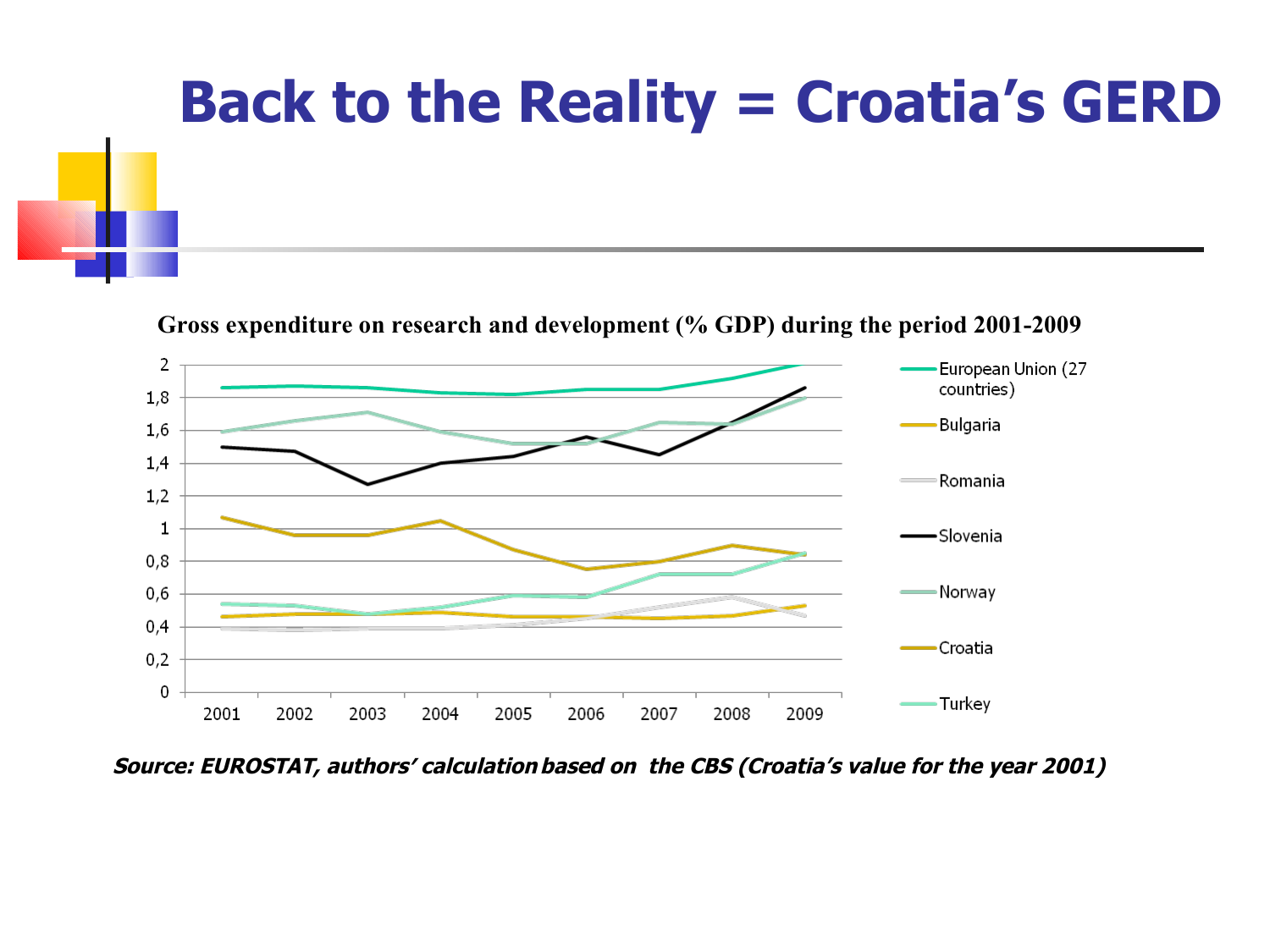#### **The Global Crisis is strengthening! (Vizek et al., 2011)**

COINCIDENT INDICATOR OF CROATIAN BUSINESS CYCLE